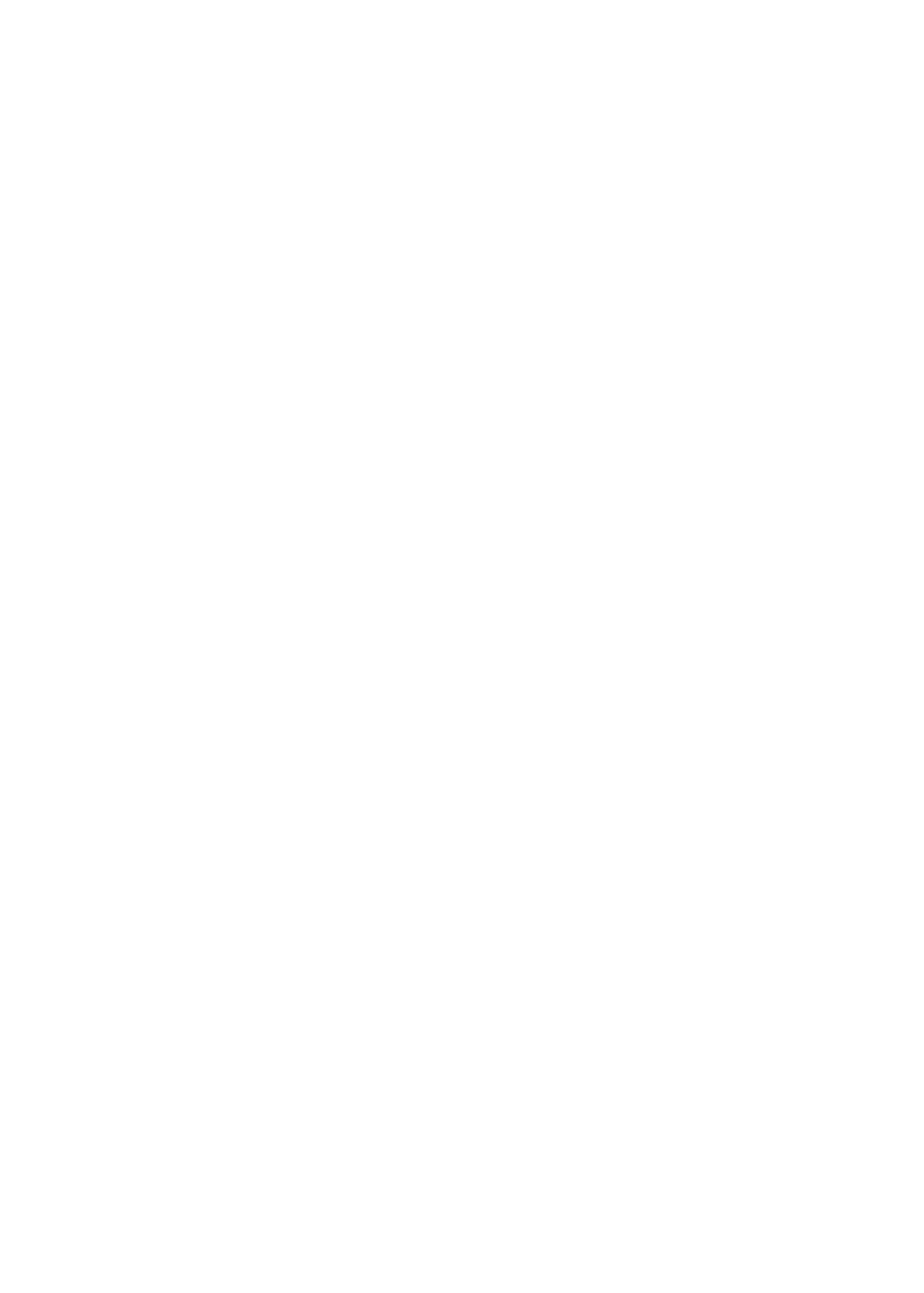| GB<br><b>INDEX</b>           | Pg.<br>Pg.<br>Pg.<br>Pg.<br>Pg.<br>Pg.<br>Pg.<br>Pg. |          | 4 CHARACTERISTICS AND INSTALLATION<br>5 INSTALLATION - installation of the RRC radiocontrol receiver<br>6 INSTALLATION - electrical connection<br>7 INSTALLATION - OPERATION - external antenna<br>8 OPERATION - receiver configuration<br>9 OPERATION - receiver configuration<br>10 SYSTEMS ERRORS AND FAULTS - SIGNALS<br>11 MAINTENANCE - TECHNICAL DATA                                              |
|------------------------------|------------------------------------------------------|----------|-----------------------------------------------------------------------------------------------------------------------------------------------------------------------------------------------------------------------------------------------------------------------------------------------------------------------------------------------------------------------------------------------------------|
| <b>FR</b><br><b>SOMMAIRE</b> |                                                      | 15<br>18 | 12 CARACTÉRISTIQUES ET INSTALLATION<br>13 INSTALLATION - installation du recepteur radiocommande RRC<br>14 INSTALLATION - branchement electrique<br>INSTALLATION - FONCTIONNEMENT - antenne externe<br>16 FONCTIONNEMENT - configuration du recepteur<br>17 FONCTIONNEMENT - configuration du recepteur<br>ERREURS ET PROBLEMES DE SYSTEME - SIGNALISATIONS<br>19 ENTRETIEN - CARACTÉRISTIOUES TECHNIOUES |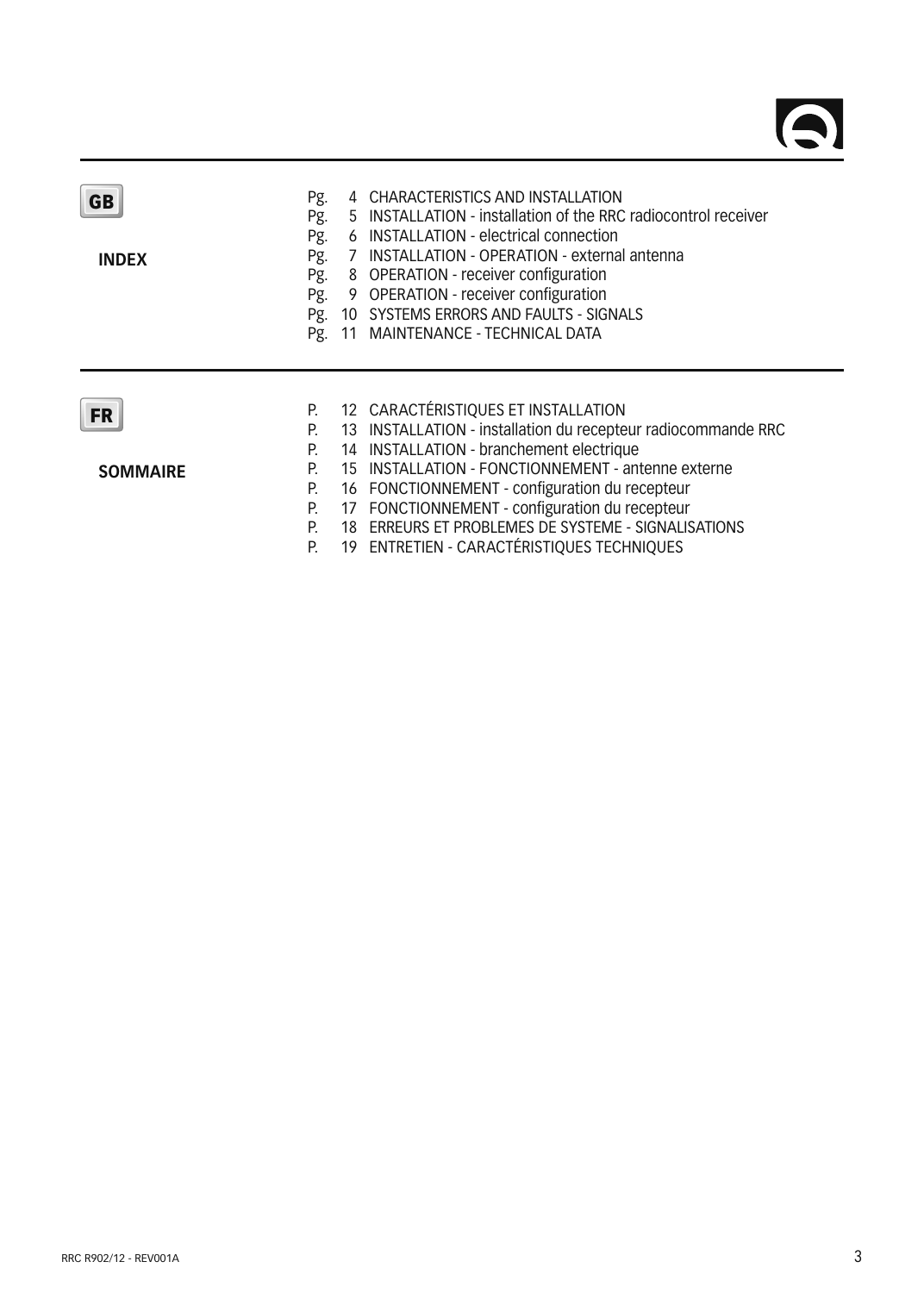### **GB CHARACTERISTICS AND INSTALLATION**



#### **RRC RADIO CONTROL RECEIVER**

The RRC radio control receiver is a device which combined with an RRC radio transmitter is suitable for controlling the operation of devices or accessories installed on recreational crafts.



The RRC radio system is a generic radio control whose failed operation must not cause damage to people, animals or property.

The advantages offered by the RRC radio receiver are:

- Full supply range (from 10.5 to 31Vdc).
- Microcontroller-operated functions.
- FSK modulation and carrier frequency 913.7 Mhz.
- Operating temperatures from -15°C to +70°C.
- Indication of the system operating status, errors and problems by means of LED and seven-segment display.
- Protection against polarity inversion.
- Protection against the discharge of the battery.
- 50 transmitters can be stored.
- Translation mode to activate more receivers, installed in different spots, by means of one transmitter.
- Programmable digital filter.
- Two functions can be activated at the same time.
- Possible connection to an external antenna.

#### **INSTALLATION**

#### The installation of RRC receiver must be carried out by qualified personnel.

#### **BEFORE USING THE RADIO RECEIVER, CAREFULLY READ THIS USER MANUAL. IN CASE OF DOUBTS PLEASE CONTACT THE RETAILER OR QUICK® CUSTOMER SERVICE.**

This device was designed and constructed for use on recreational crafts.<br>Other forms of use are not permitted without written authorization from Other forms of use are not permitted without written authorization from the company Quick®.

The RRC radio receiver has been designed and manufactured for the purposes described in this user manual. Quick® is not liable for direct or indirect damages caused by an improper use of the radio control, due to an incorrect installation or errors possibly present in this manual.

If the RRC radio receiver is to be installed on boats that are approved or classified according to international laws or national specifications, the installer is responsible to complete requests according to these provisions/classifications.

Instructions contained in this manual do not guarantee abide and satisfy these provisions/classifications.

**THE PACKAGE CONTAINS:** radio receiver - conditions of warranty - the present manual of installation and use.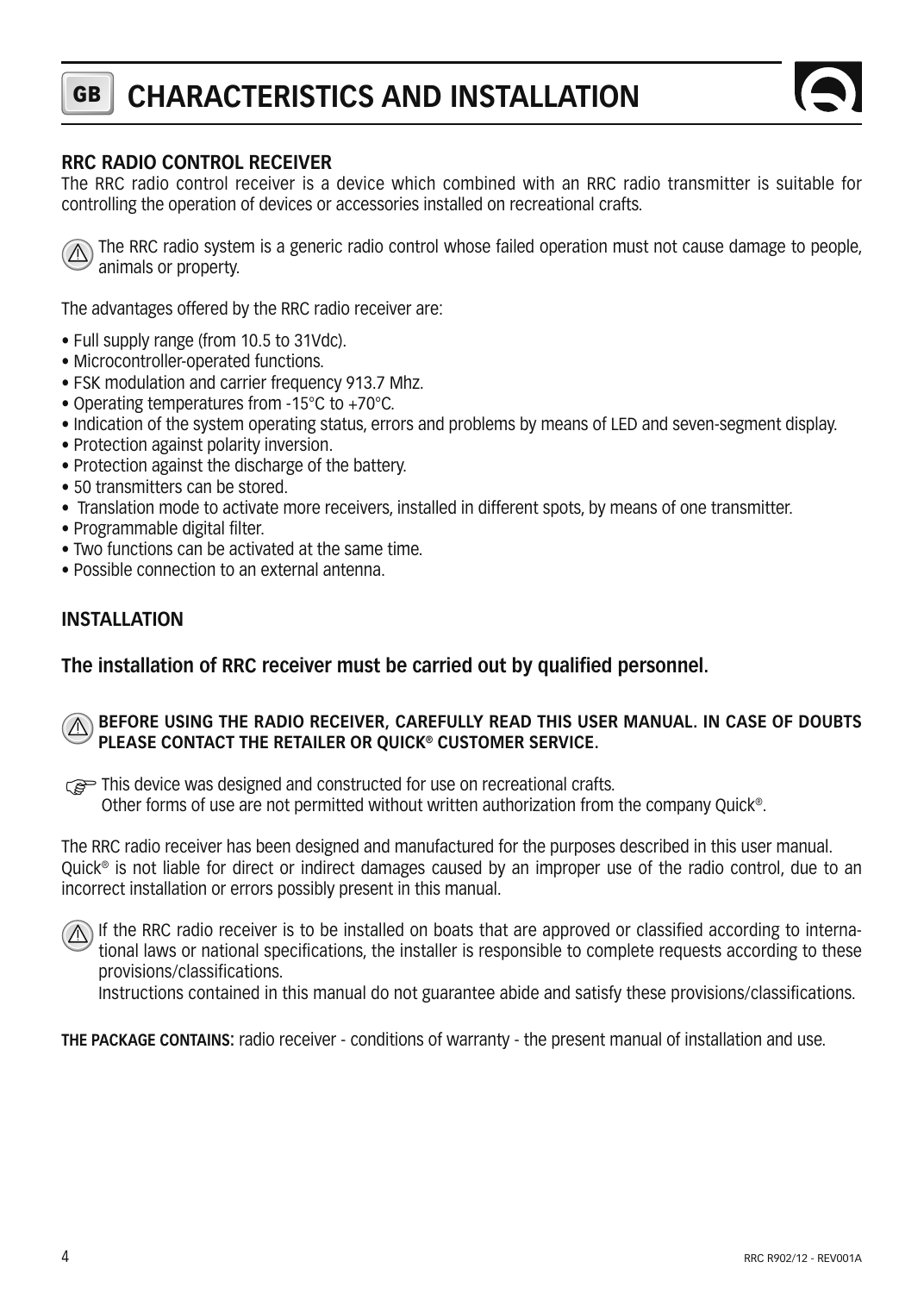#### **INSTALLATION OF THE RRC RADIOCONTROL RECEIVER**

The typical installation procedure will be described here below.

It is not possible to describe a procedure that is applicable to all situations; adapt this procedure to satisfy specific requirements.

The RRC radio receiver must be installed in a dry area, away from motors or electrical generators; these devices, as a matter of fact, generate an irradiated electromagnetic field that can bother the signal received from the receiver.

If the receiver is placed inside a metal structure, then an antenna external to the structure should be installed, as the metal walls block the radio signal.

#### **FIG.1**



The RRC radio receiver box must be installed vertically (see figure 1), fixed to the support shelf using four screws (not supplied) and positioned at a height of at least 1 metre above the floating level of the boat. Pay particular attention when drilling holes on panels or parts of the boat. These holes must not weaken the boat structure or cause it to break.

The RRC radio receiver is compliant with EMC standards (electromagnetic compatibility) but a correct installation is required not to compromise the performances of the device and of surrounding equipment. For this reason the RRC radio receiver must be installed at a distance of at least:

- 1 m from the compass.
- 1 m from motors.
- 1 m from any radio receiver device.
- 1 m radio transmitting device (with the exclusion of SSB).
- 2 m from any SSB radio transmitting device.
- 2 m from the radar beam.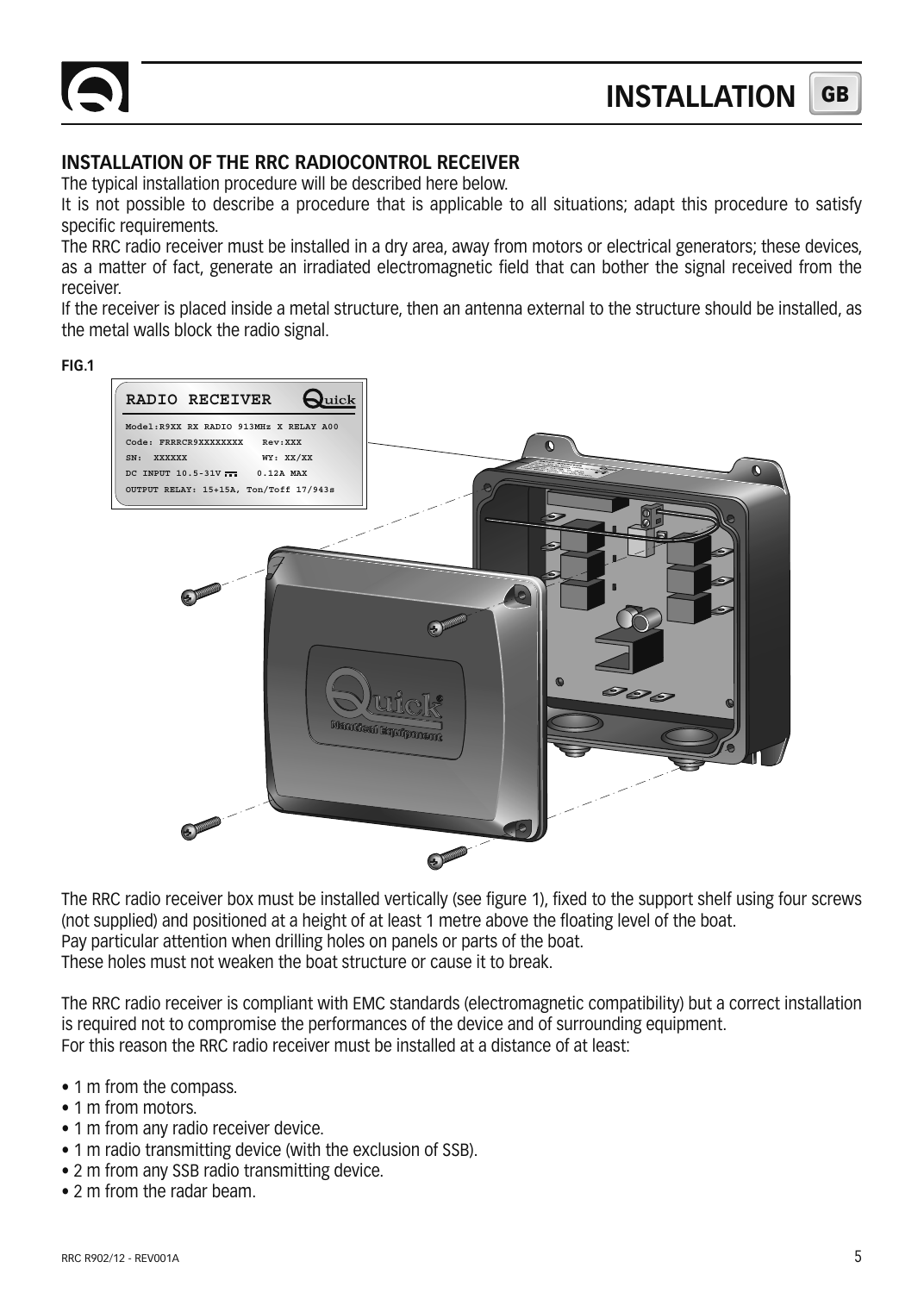#### **GB INSTALLATION**

#### **INSTALLATION OF THE RRC RADIO RECEIVER**

**R902 - R904 R906 - R908 - R910 - R912**



#### **ELECTRICAL CONNECTION**

The RRC radio receiver is compliant with EMC standards (electromagnetic compatibility) but a correct installation is required not to compromise the performances of the device and of surrounding equipment. For this reason the RRC receiver's wire must be placed at a distance of at least:

- 1 m from cables that carry a radio signal (with the exclusion of SSB radio transmitters).
- 2 m from cables that carry a radio signal for SSB radio transmitters.
- 1 m from NMEA cables or electrical power lines.

Follow the rules listed here below to implement the electrical system for the RRC radio receiver (see fig. 2).

**WARNING:** before connecting or disconnecting cables from the electrical terminals of the receiver, make sure that it is not powered.

- Power the RRC radio receiver only after verifying that all electrical connections have been carried out properly and the correct power supply voltage value described on the rating label (fig. 1) positioned on top of the box of the radio receiver.
- Use faston terminals (not supplied) to connect the cables to the receiver.
- Insert a switch (not supplied) to turn on and off the RRC radio receiver and interrupt the common wire of the relay contacts. The distance between the switch's contacts must be at least 3mm.
- Position the switch so that it can be easily reached if it is necessary to shut-off the device to prevent dangerous situations.
- Correctly decide the size of the wires section, according to their length, for power supply wires, common wires and those connecting to the devices being used.
- The RRC radio receiver must be powered by the battery using a separate line. Insert a 1A quick fuse (not supplied) on the power supply line.
- On the "COMMON" input line, insert a fuse (not supplied) of the correct size, according to the absorption of the used devices.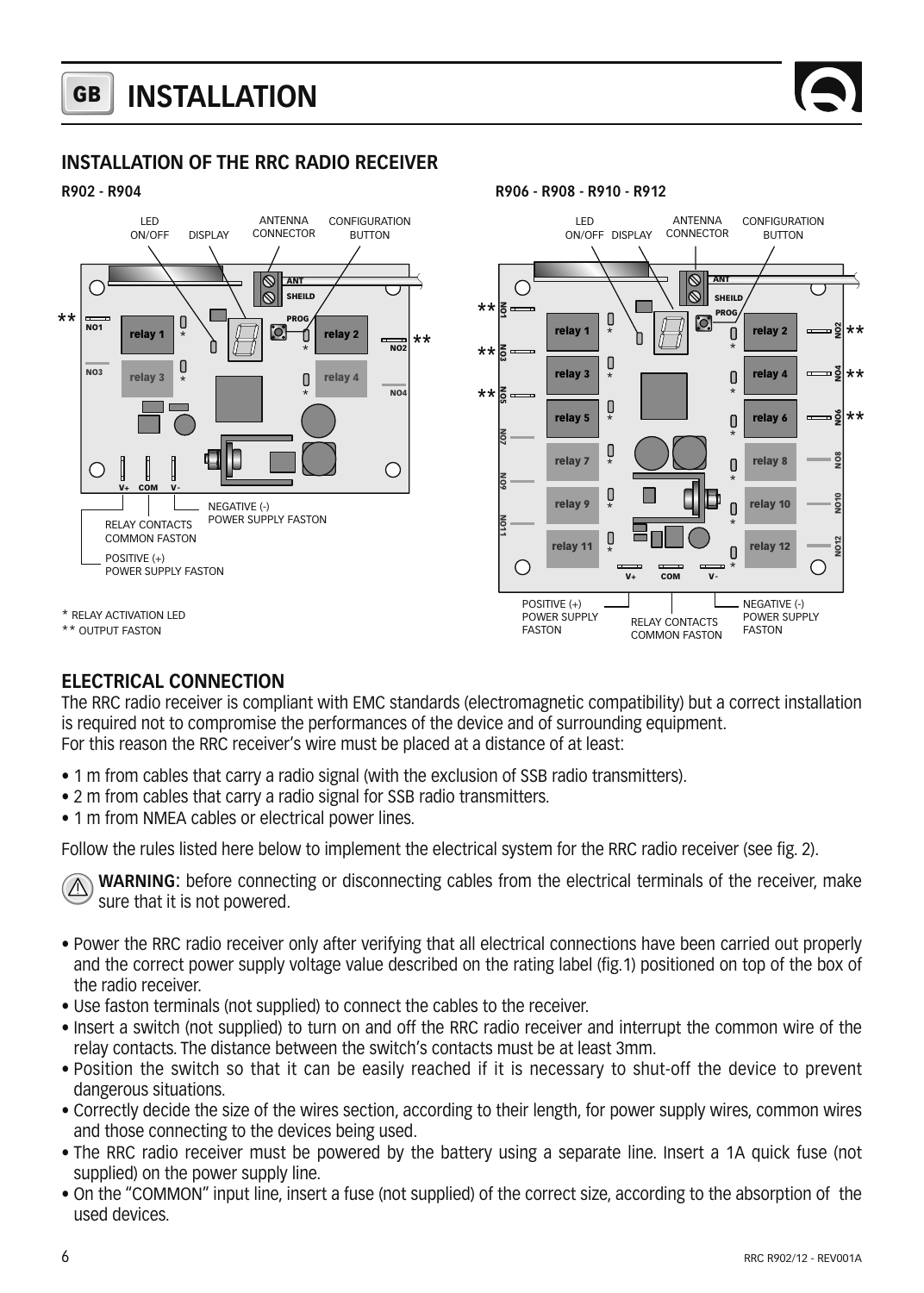#### **CONNECTION EXAMPLES**



**R902 - R904 R906 - R908 - R910 - R912**



THE FUSE VALUE MUST BE CHOSEN BASED ON ABSORPTION OF THE USED DEVICES.

#### **EXTERNAL ANTENNA**

If the installation of an external antenna is required, proceed as follows:

- remove the internal antenna, made of an 8 cm long folded wire, from the ANT input (fig.3).
- Connect the centre core of the coaxial cable of the antenna to the ANT input (fig.4). The metallic shield must be connected to the SHIELD input.
- Coaxial cable during laying must not be throttled and bended at a right angle. Must also be taken away from heat sources.
- The antenna must be installed vertically at a distance of at least 1 metre above the boat floating level, away from electrical sources of disturbance and not inside any metal structures.
- Do not install the antenna close to that of other equipment as VHF, radar, GPS, etc.





#### **FUNZIONAMENTO**

#### **Start-up**

The receiver starts-up once the power supply is connected. After start-up, the ON/OFF LED and all display segments will light up for a short time.

#### **Awaiting signal status**

The ON/OFF LED flashes slowly. The receiver waits for a valid command from a stored transmitter or for configuration.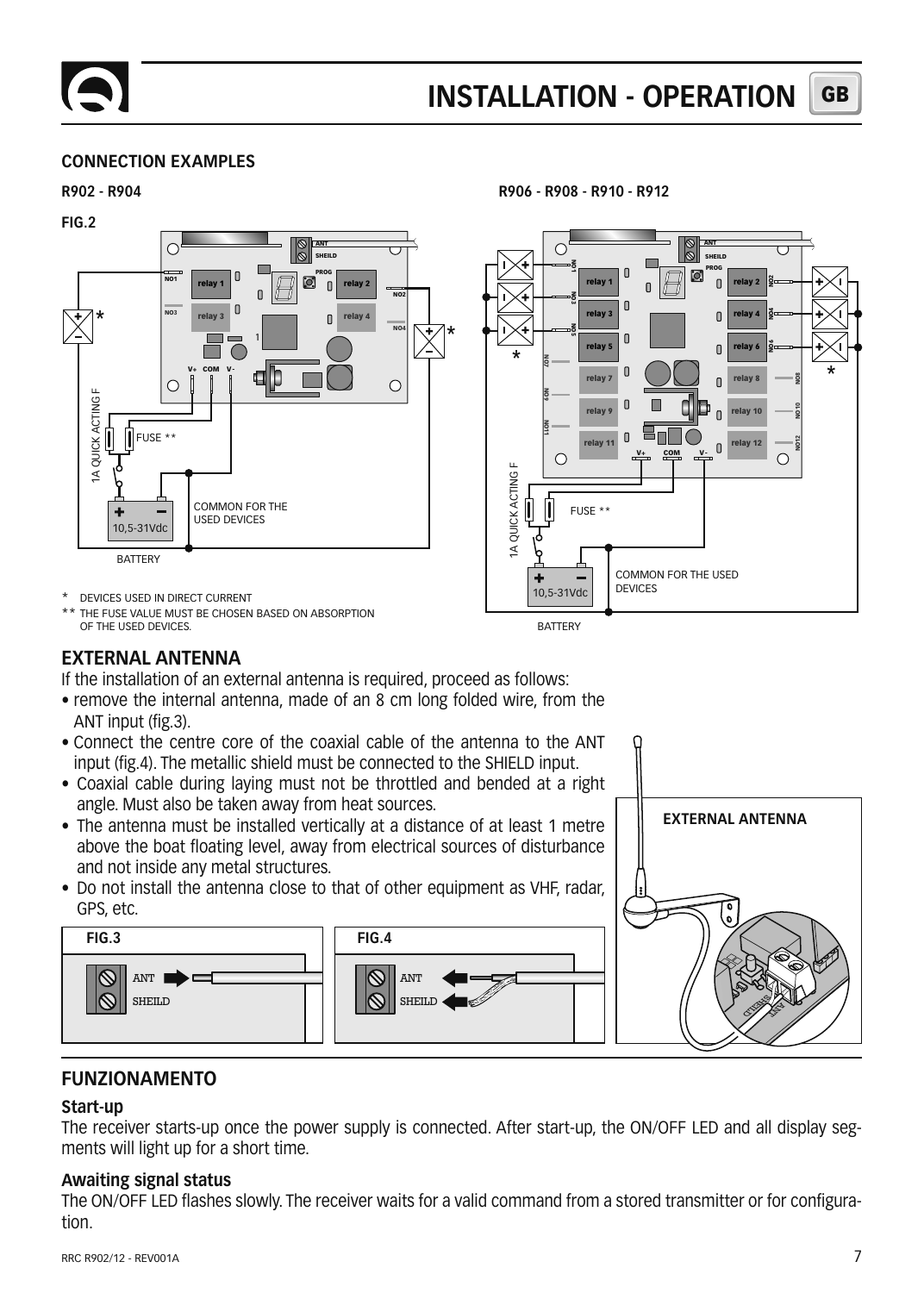#### **GB OPERATION**

#### **RECEIVER CONFIGURATION**

**WARNING:** during the entire configuration phase, the receiver's relays are not active.

WARNING: during the entire configuration phase of the receiver, the ON/OFF LED will remain off.

Press the configuration button to enter the receiver's configuration menu. The dot on the display lights up to show that it has been pressed.

Press the configuration button and keep it pressed; the external segments of the display will light up in rapid clockwise succession and will then show the letter  $\Box$  of the first menu item steadily on. Release the configuration button.

By quickly pressing and releasing the configuration button the next item in the menu can be selected (see configuration menu table).

#### **Configuration menu table**

| <b>DISPLAY</b> | <b>DESCRIPTION</b>              |
|----------------|---------------------------------|
|                | Programming without translation |
|                | Programming with translation    |
|                | Filter function                 |
| F              | Deleting receiver memory        |
|                | Exiting the configuration menu  |

In order to confirm the choice of the menu item, keep the configuration button pressed until the chosen letter flashes regularly.

#### **Programming function (letter )**

This function allows to store the transmitter ID in the receiver's memory.

The relays will be programmed in sequence, button 1 of the transmitter will correspond to relay 1, button 2 will correspond to relay 2, and so on.

Once letter  $\Xi$  has been selected (always on) keep the configuration button pressed until the letter flashes constantly. Release the configuration button.

Press any key on the transmitter, the letter  $\mathcal C$  will start flashing quickly to confirm that transmitter ID has been stored in the receiver's memory.

If the transmitter key is pressed for more than 5 seconds, the receiver will exit programming status and go back to a fixed  $\boxed{P}$ 

In sequence other transmitters can be programmed, up to a maximum of 50. Once 10 seconds have passed after entering the programming function or receiving the last valid ID, the receiver will exit programming status and go back to letter  $\mathbb E$  constantly on. It is also possible to exit this function by pressing and releasing the button.

#### **Programming function with translation (letter**  $\mathbb{S}$ **)**

Besides storing transmitter ID into the receiver's memory, this function allows to translate the sequence of active relays based on the button pressed. This function allows to use a single transmitter to control multiple receivers placed in different spots.

Once letter  $\mathbb S$  has been selected (always on) keep the configuration button pressed until the letter  $\mathbb S$  flashes constantly. Release the configuration button.

Press the key on the transmitter that has to be matched with relay 1. The letter  $\Box$  will flash quickly and confirm that the transmitter ID has been entered in the receiver's memory.

If the transmitter key is pressed for more than 5 seconds, the receiver will exit configuration status and go back to a fixed  $\boxed{5}$ 

In sequence other transmitters can be programmed, up to a maximum of 50. Once 10 seconds have passed after entering the programming function or receiving the last valid ID, the receiver will exit programming status and go back to letter  $\Box$  constantly on. It is also possible to exit this function by pressing and releasing the button.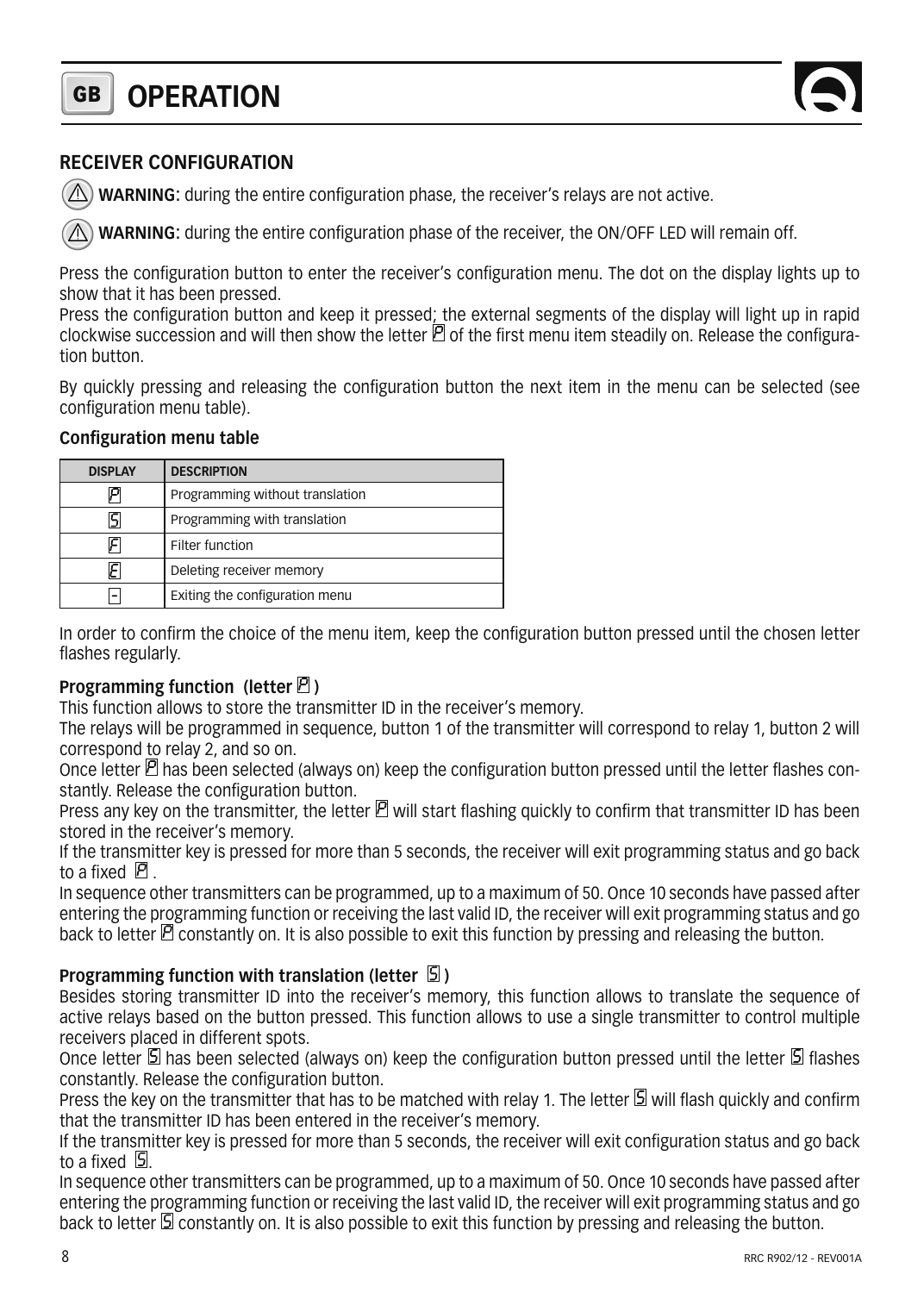Example of programming with translation:

#### **Press key 3 on an RRC radio transmitter.**

| <b>KEY PRESSED</b><br><b>ON THE TRANSMITTER</b> | <b>CORRESPONDENCE TO ENABLED RELAY</b><br><b>ON THE RECEIVER</b> |  |  |  |
|-------------------------------------------------|------------------------------------------------------------------|--|--|--|
|                                                 | (None)                                                           |  |  |  |
|                                                 | (None)                                                           |  |  |  |
|                                                 |                                                                  |  |  |  |
|                                                 |                                                                  |  |  |  |



Key 3 corresponds to relay 1, key 4 corresponds to relay 2.

#### **Filter function (letter**  $E$ **)**

This function allows to select three different interference noise filtering modes within the function submenu (see table).

The receiver is supplied set in AVERAGE mode.

#### **Filter function submenu table**

| E | LOW: select when using in environments with only slight interference |
|---|----------------------------------------------------------------------|
| Я | AVERAGE: factory setting. Select when using in normal conditions     |
| П | HIGH: select when using in environments with great interference      |

Once selected, letter  $\Xi$  remains on; keep the configuration button pressed until letter  $\Box$ ,  $\Box$  or  $\Box$  (depending on the current setting saved in the receiver) flash at a constant frequency.

Release the configuration button. By subsequently quickly pressing and releasing the configuration button letter  $\boxtimes$ ,  $\square$  or  $\square$  (flashing at a constant frequency) can be selected. Once the configuration has been chosen among those selectable, keep the configuration button pressed until the letter starts to flash at a fast rate, confirming that it has been saved; next, the letter  $\mathbb E$  will appear and remain on. Release the programming button

After 10 seconds, if the configuration button is not pressed, it will go back to the letter  $\overline{F}$  being on constantly.

#### **Erasing the memory (letter**  $\Box$ **)**

This function allows to erase from the receiver's memory all transmitter IDs that have been saved using the  $\boxtimes$  or **5** programming function.

Once letter  $\Xi$  constantly on is selected, keep the configuration button pressed until letter  $\Xi$  stored flashing regularly, passed 3 more seconds, it will start flashing at a faster rate. This confirms that it has been erased and then the letter remains on. Release the programming button.

If the programming button is released before 5 seconds have passed, letter  $E$  will go back to being on constantly and the erasing procedure is cancelled.

#### **Exiting the configuration menu (** $\Box$  **simbol)**

This function allows to exit from the configuration menu of the receiver.

Once the  $\Box$  symbol is selected, keep the configuration button pressed, the  $\Box$  symbol will start flashing quickly before shutting off. Release the configuration button. When exiting the configuration phase the ON/OFF LED will start flashing again.

#### **RADIO RECEIVER OPERATION**

#### **Reception of a command from the transmitter**

When receiving a command from the RRC radio transmitter, the green ON/OFF LED will start flashing quickly. The corresponding relay will activate and its activation is displayed by the red "relay activation" lighting up. Two relays can be activated at the same time.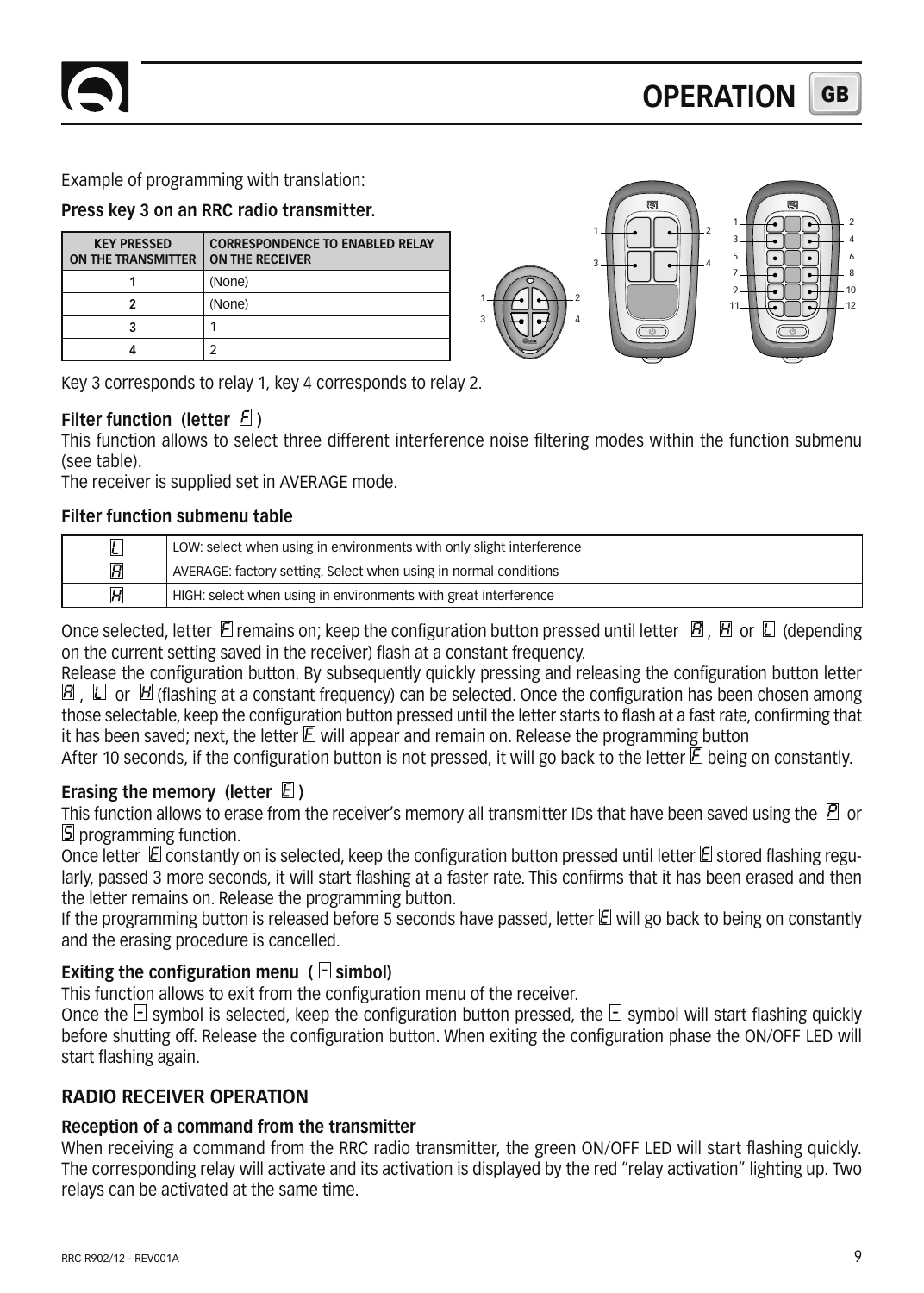



#### **SYSTEM ERRORS**

During the start-up phase the radio receiver can display the presence of system errors.

#### **Flash checksum error**

If this error is detected on start-up, the ON/OFF LED flashes quickly.

In this case it is necessary to contact the after-sales assistance centre or Quick® customer service.

#### **PROBLEMS WITH AUTOMATIC RESET**

The reset for this class of problems takes place automatically, as soon as the cause of the problem disappears.

| $\overline{\mathcal{L}'}$ | Low power supply voltage. Power supply voltage is less than 9.5 Vdc. When this signal is active, the |
|---------------------------|------------------------------------------------------------------------------------------------------|
|                           | relays are deactive. The signal ends when power supply voltage is once again above 9.5 Vdc           |

#### **SIGNALS**

| $\boldsymbol{\varOmega}$ | Receiver's memory is full. The maximum number of transmitters has been reached (50). In order to<br>add more transmitters it is necessary to complete the memory erasing function (all previously stored<br>transmitter IDs will be erased).<br>Signal is only active during the $\Box$ or $\Box$ programming phase. |
|--------------------------|----------------------------------------------------------------------------------------------------------------------------------------------------------------------------------------------------------------------------------------------------------------------------------------------------------------------|
| $\vert \ \vert$          | Transmitter code is already in memory. The signal for this problem is only active during the $\boxtimes$ or $\boxtimes$<br>programming phase.                                                                                                                                                                        |
| 2                        | Transmitter ID is not valid. The transmitter cannot be coupled to the receiver in use.                                                                                                                                                                                                                               |
| 3                        | Transmitter ID is not in memory. This signal is displayed when a correct transmitter ID is received but it is<br>not present in receiver's memory.<br>This signal may appear when there is another RRC Quick <sup>®</sup> system operational in the surrounding area                                                 |
| $\overline{\mathbf{z}}$  | The radio data packet received contains errors. The receiver has detected an error in the data packet<br>received due to the presence of interference. If this signal appears frequently, verify that the receiver has<br>been installed correctly.                                                                  |
| $\overline{5}$           | RSSI level insufficient. The level of the radio signal received is below the threshold value of the selected<br>filter. Verify that the internal or external (if present) antenna has been installed correctly.                                                                                                      |
| 8                        | Translation function is not possible. The programming with translation function is not possible for the<br>transmitter type in use.<br>Display is only active during the $5$ programming function.                                                                                                                   |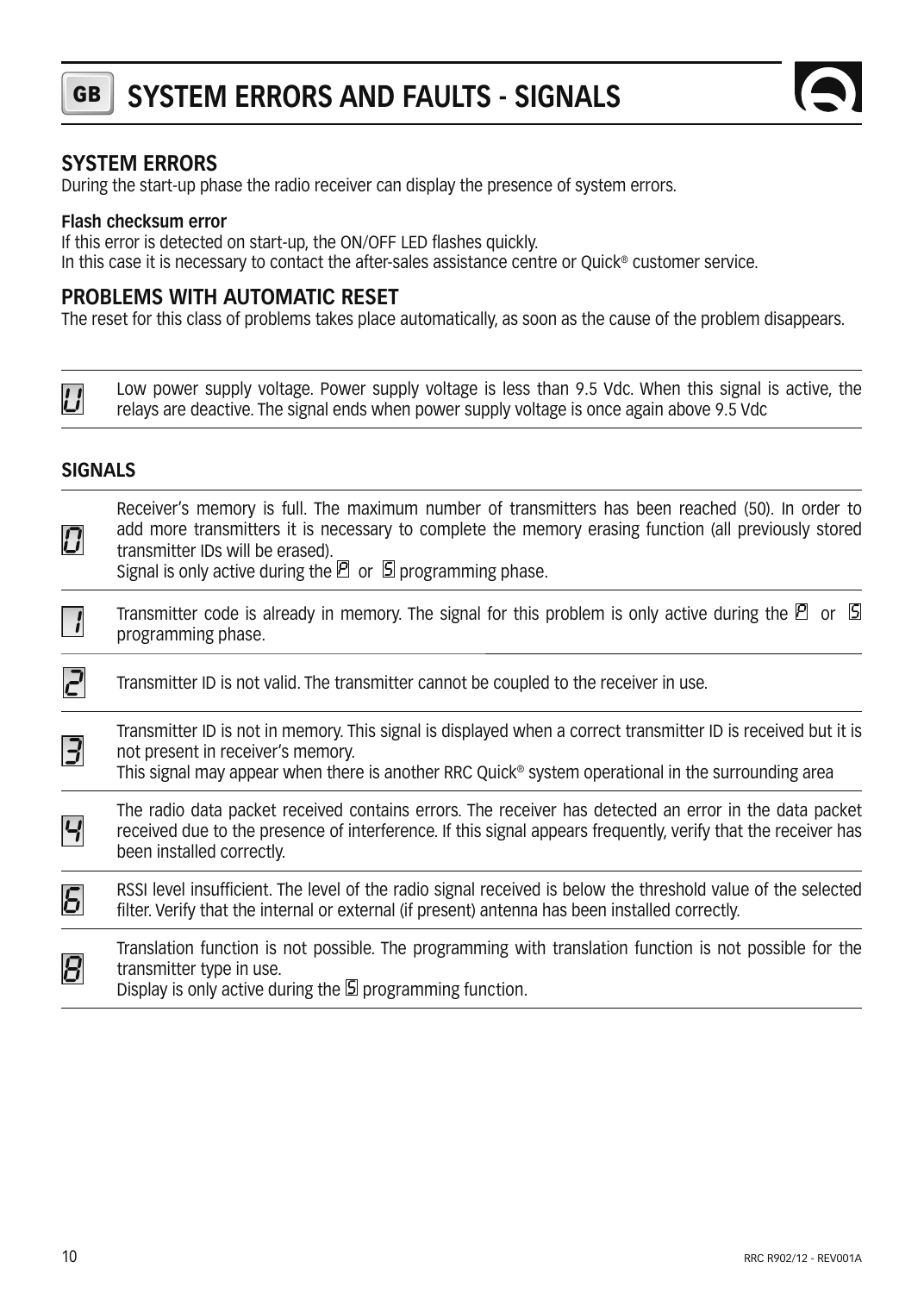

#### **MAINTENANCE**

The RRC radio receiver does not require particular maintenance. In order to ensure optimal operation of the remote control, once a year verify cables and electrical connections.

#### **TECHNICAL DATA**

| <b>MODELS</b>                                | R902                                    | R904 | <b>R906</b> | <b>R908</b>        | R910 | R912 |  |
|----------------------------------------------|-----------------------------------------|------|-------------|--------------------|------|------|--|
| <b>INPUT CHARACTERISTICS</b>                 |                                         |      |             |                    |      |      |  |
| Power supply                                 |                                         |      |             | $10,5 \div 31$ Vdc |      |      |  |
| Quiescent current                            |                                         |      |             | 25 mA              |      |      |  |
| Absorption with 2 relays activated           |                                         |      |             | 120 mA             |      |      |  |
| <b>OUTPUT CHARACTERISTICS</b>                |                                         |      |             |                    |      |      |  |
| Relay number                                 | $\overline{2}$                          | 4    | 6           | 8                  | 10   | 12   |  |
| Relay contact rating                         | <b>15A</b>                              |      |             |                    |      |      |  |
| <b>CHARACTERISTICS OF THE RECEIVER</b>       |                                         |      |             |                    |      |      |  |
| Frequency                                    |                                         |      |             | 913.7 Mhz          |      |      |  |
| Modulation                                   | <b>FSK</b>                              |      |             |                    |      |      |  |
| Number of transmitters that<br>can be stored | 50                                      |      |             |                    |      |      |  |
| <b>EMC</b> standard                          | FCC TITLE 47 PART 15 SUBPART B CLASS B  |      |             |                    |      |      |  |
| <b>GENERAL CHARACTERISTICS</b>               |                                         |      |             |                    |      |      |  |
| Operating temperature                        | from -15 $\degree$ C to +70 $\degree$ C |      |             |                    |      |      |  |
| Dimensions (W x H x D)                       | 143 x 141,7 x 61,4 mm                   |      |             |                    |      |      |  |
| Weight (with all relays installed)           | 300 <sub>g</sub><br>370 g               |      |             |                    |      |      |  |

This device complies with part 15 of the FCC rules. Operation is subject to the following two conditions:

1) This device may not cause harmful interference, and

2) this device must accept any interference received including interference that may cause undesired operation.

#### **DIMENSIONS mm (inch) • R902 • R904 • R906 • R908 • R910 • R912**



OUICK® RESERVES THE RIGHT TO MODIFY THE TECHNICAL CHARACTERISTICS OF THE EOUIPMENT AND THE CONTENTS OF THIS MANUAL WITHOUT PRIOR NOTICE.

**GB**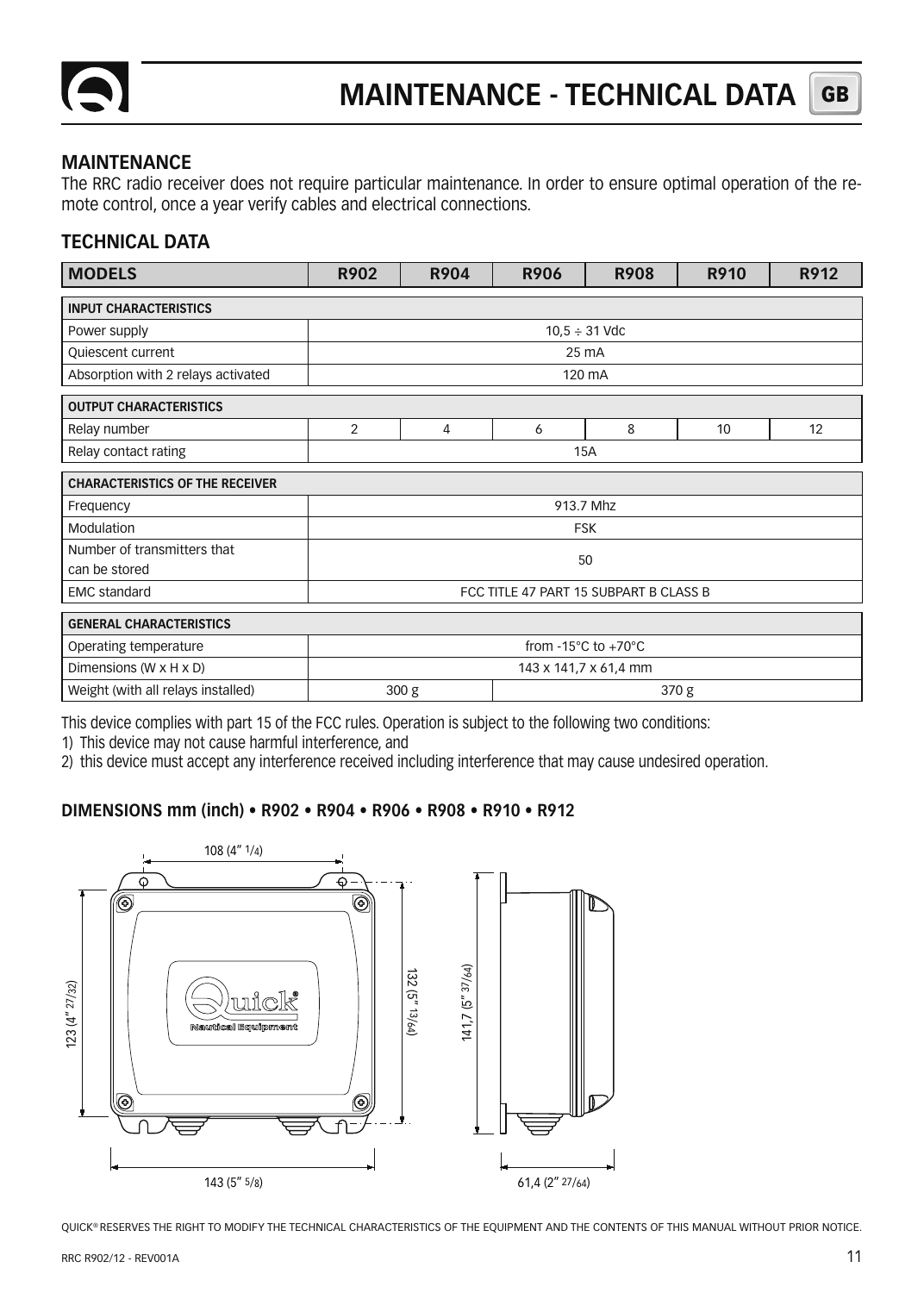### **FR CARACTERISTIQUES ET INSTALLATION**



#### **RÉCEPTEUR RADIOCOMMANDE RRC**

Le récepteur radio RRC est un dispositif associé à un émetteur radio RRC, apte à commander le fonctionnement d'appareils ou d'accessoires installés sur des bateaux de plaisance.

Le système radio RRC est une commande radio générale dont le dysfonctionnement ne doit pas procurer de dommages aux personnes, aux animaux et aux choses.

Les avantages offerts par le récepteur radio RRC sont:

- Alimentation électrique universelle (de 10,5 à 31Vdc).
- Fonctionnement géré par un microcontrôleur.
- Modulation FSK et fréquence 913.7Mhz.
- Large gamme de températures de service ( de -15°C à 70°C).
- Indication de l'état de fonctionnement, erreurs et problèmes du système à l'aide de LEDS et d'un afficheur à sept segments.
- Protection contre l'inversion de polarité.
- Protection contre la décharge de la batterie.
- 50 émetteurs pouvant être insérés en mémoire.
- Modalités de translation pour activer plusieurs récepteurs installés dans des lieux divers au moyen d'un seul émetteur.
- Filtre numérique programmable.
- Possibilité d'activer 2 fonctions en même temps.
- Possibilité de branchement à une antenne externe.

#### **INSTALLATION**

#### L'installation du récepteur RRC doit être effectuée par personnel qualifié.

#### **AVANT D'UTILISER LE RECEPTEUR RADIO, LIRE ATTENTIVEMENT CE MODE D'EMPLOI. EN CAS DE**  W **DOUTES, CONTACTER LE REVENDEUR OU LE SERVICE CLIENTS QUICK®.**

Ce dispositif a été conçu et réalisé pour être utilisé sur des bateaux de plaisance. **F** 

Tout autre emploi est interdit sans autorisation écrite de la société Quick®.

Le récepteur radio RRC a été concu et réalisé pour les objectifs décrits dans ce mode d'emploi.

La société Quick® n'assume aucune responsabilité pour les dommages directs ou indirects provoqués par un usage impropre de la commande radio, une installation erronée ou par des erreurs éventuelles contenues dans ce mode d'emploi.

 $\widehat{A}$ ) Si le récepteur radio RRC est installé sur des bateaux homologués ou classés selon les lois internationales ou les spécifications nationales, l'installateur devra exécuter les demandes conformément à ces dispositions/classements.

Les consignes contenues dans ce mode l'emploi ne garantissent pas la conformité avec ces dispositions/classements.

**L'EMBALLAGE CONTIENT:** récepteur radio - conditions de garantie - le mode d'installation et d'emploi.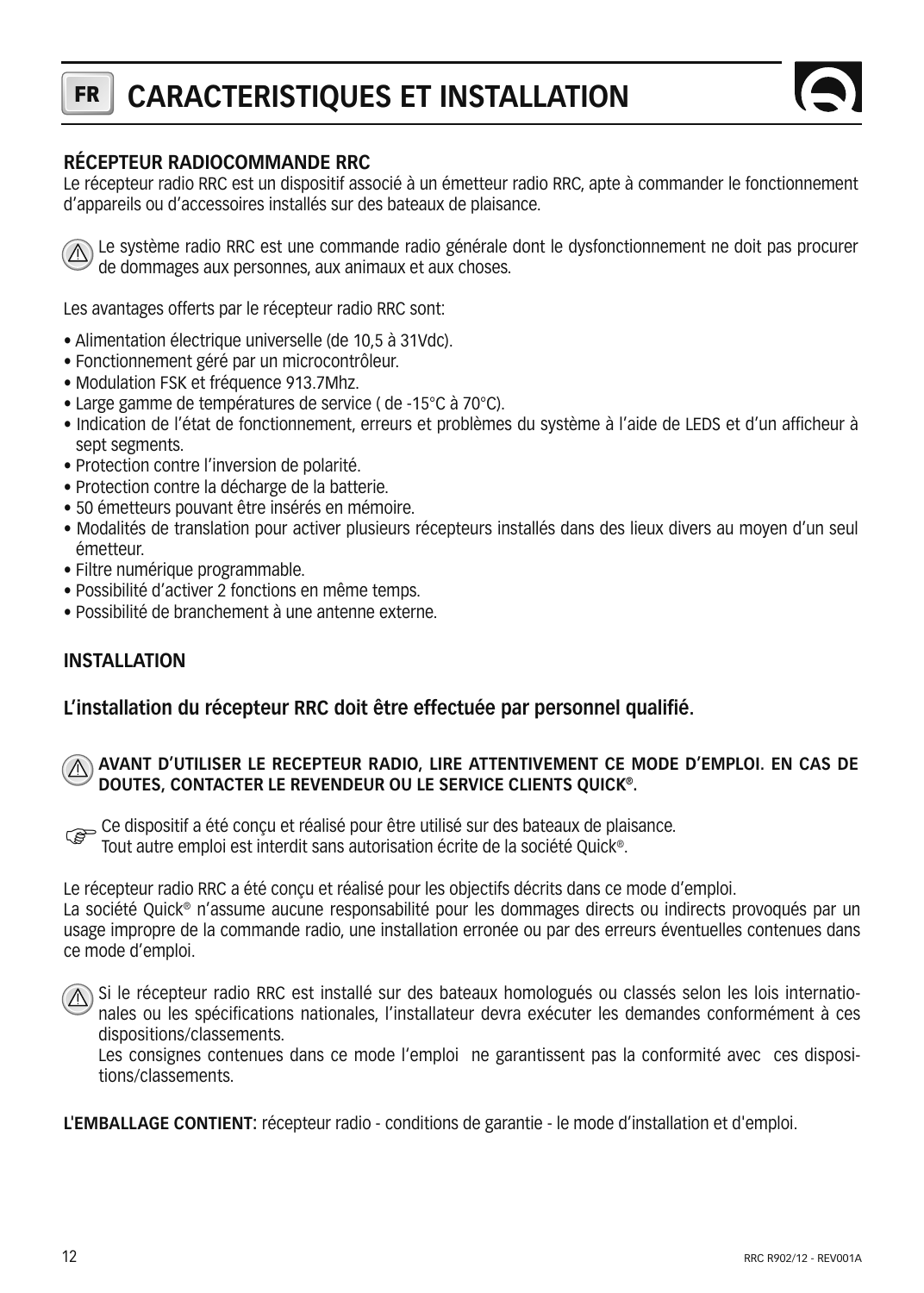#### **INSTALLATION DU RECEPTEUR RADIOCOMMANDE RRC**

Ci-après la description d'une procédure d'installation typique.

Il n'est pas possible de décrire une procédure qui puisse s'appliquer à toutes les situations; il faut adapter cette procédure pour satisfaire ses propres exigences.

Le récepteur radio RRC doit être installé dans une zone sèche, loin des moteurs ou des générateurs électriques; ces appareils, en effet génèrent un champ électromagnétique irradié qui peut déranger le signal capté par le récepteur.

Si le récepteur est placé à l'intérieur d'une structure métallique, il est nécessaire d'installer une antenne extérieure par rapport à la structure; les parois métalliques, en effet, empêchent au signal radio de passer correctement.

**FIG.1**



Le boîtier du récepteur radio RRC doit être installé sur la position verticale (voir figure 1), fixé au plan d'appui par 4 vis (non fournies) et doit être positionné à une hauteur d'au moins 1 mètre au-dessus du niveau de flottaison du bateau.

Faire particulièrement attention au moment de percer les trous sur les panneaux ou sur les parties du bateau. Ces trous ne doivent pas fragiliser ou provoquer des cassures à la structure du bateau.

Le récepteur radio RRC correspond aux standards EMC (compatibilité électromagnétique) mais une juste installation est nécessaire pour ne pas compromettre ses prestations et celles des appareils situés aux alentours. C'est pourquoi le récepteur radio RRC doit se trouver à une distance d'au moins:

- 1 m de la boussole.
- 1 m des moteurs.
- 1 m de n'importe quel appareil radio récepteur.
- 1 m de n'importe quel appareil émetteur radio (sauf SSB).
- 2 m de n'importe quel appareil émetteur radio SSB.
- 2 m du parcours du faisceau radar.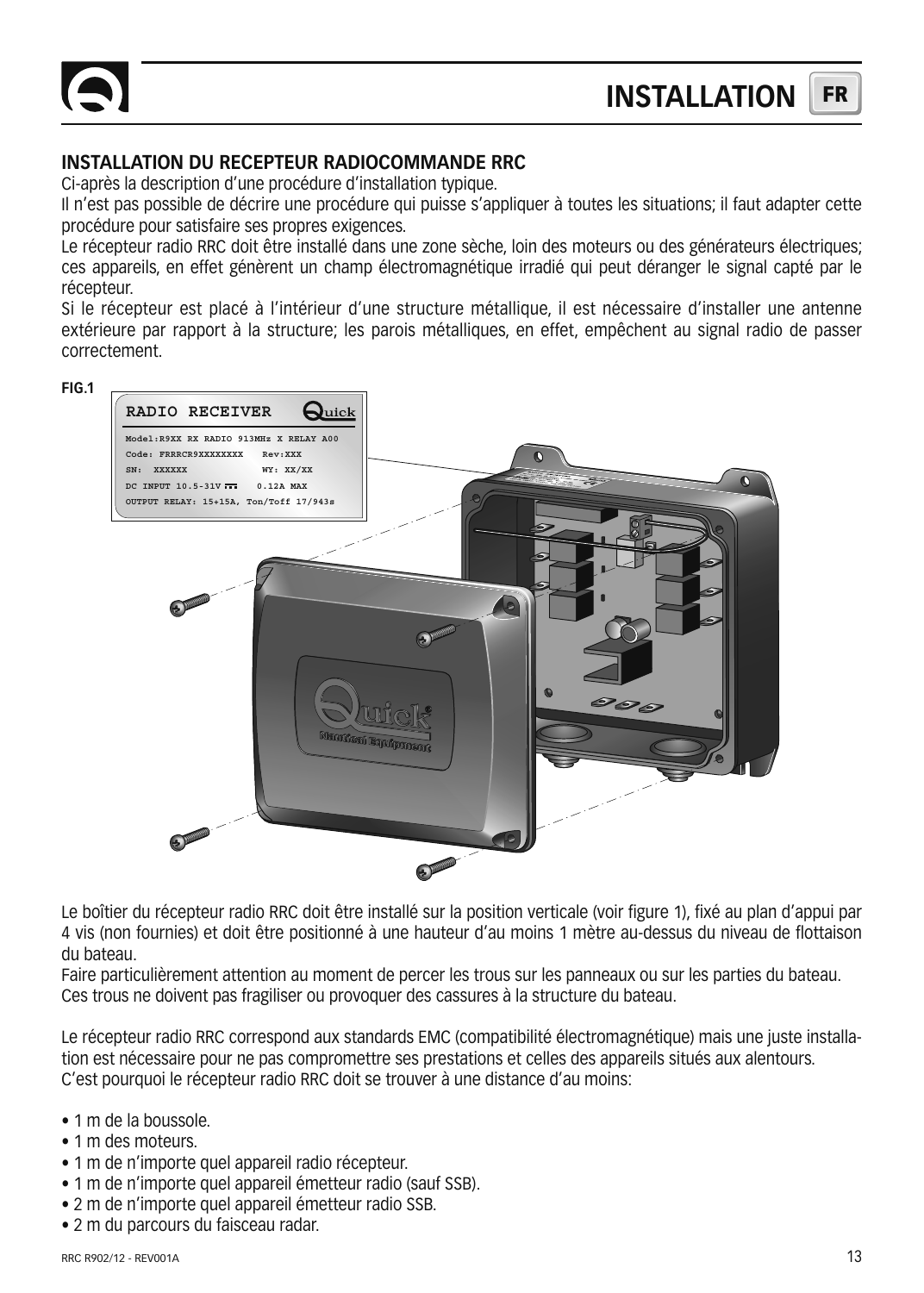#### **FR INSTALLATION**

<u>ة —</u> **NO4**

 $\overline{\phantom{0}}$ 

 $\rightarrow$ 

 $\overline{a}$ 

**NO6 \*\* NO8**

**\*\* \*\***

**NO10 NO12**

C

FASTON D'ALIMENTATION NEGATIF (-)

#### **INSTALLATION DU RECEPTEUR RADIO RRC**

**R902 - R904 R906 - R908 - R910 - R912**



#### **BRANCHEMENT ELECTRIQUE**

Le récepteur radio RRC correspond aux standards EMC (compatibilité électromagnétique) mais une juste installation est nécessaire pour ne pas compromettre ses prestations et celles des appareils situés aux alentours. C'est pourquoi les câbles du récepteur radio RRC doivent se trouver à une distance d'au moins:

- 1 m des câbles qui transportent le signal radio (sauf les émetteurs radio SSB).
- 2 m des câbles qui transportent le signal radio des émetteurs radio SSB.
- 1 m des câbles NMEA ou des lignes électriques de puissance.

Suivre les consignes indiquées ci-après pour réaliser l'installation électrique relative au récepteur radio RRC (voir fig. 2).

**ATTENTION:** avant de brancher ou de débrancher les câbles des bornes du récepteur, s'assurer que le courant soit coupé.

- Alimenter le récepteur radio RRC uniquement après avoir contrôlé que tous les branchements électriques sont exacts et que la valeur de tension d'alimentation indiquées sur la plaque des fiches situées sur la part supérieur de la boite du récepteur radio soit correct. (Fig.1)
- Utiliser les bornes faston (qui ne sont pas fournies) pour brancher les câbles au récepteur.
- Introduire un interrupteur (qui n'est pas fourni) pour allumer et éteindre le récepteur radio RRC et interrompre la ligne du commun des contacts des relais. La distance entre les contacts de l'interrupteur doit être au moins de 3mm.
- Positionner l'interrupteur de façon qu'il soit facilement accessible si l'extinction de l'appareil sert à éviter des situations dangereuses.
- Dimensionner correctement, en fonction de leur longueur, la section des câbles d'alimentation, du commun et de branchement aux points d'utilisation.
- Le récepteur radio RRC doit être alimenté par la batterie au moyen d'une ligne séparée. Introduire un fusible de 1A (qui n'est pas fourni) sur sa ligne d'alimentation.
- Introduire sur la ligne d'entrée "COMMUNE" un fusible (qui n'est pas fourni) dont la dimension doit être en fonction de la consommation des points d'utilisation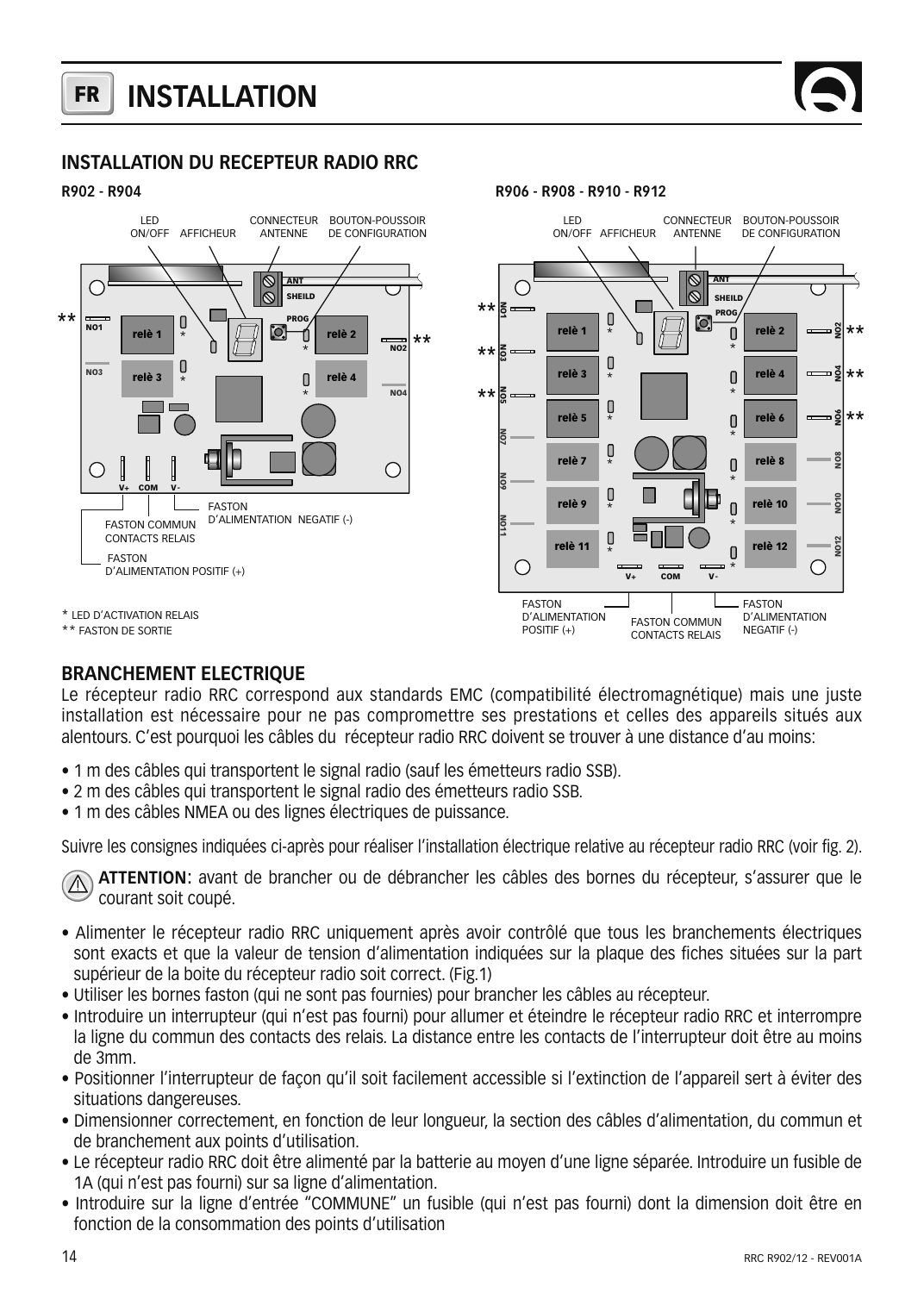#### **EXEMPLE DE BRANCHEMENT:**



\* UTILISATEURS EN COURANT CONTINU

LA VALEUR DU FUSIBLE DOIT ÊTRE CHOISIE EN FONCTION DE LA CONSOMMATION DES POINTS D'UTILISATION.

#### **NO6 rele 5 rele** 6  $*$   $*$   $*$   $*$   $*$   $*$   $*$   $*$   $*$ **relè 7 relè 8 NO10 rele 9 a rele** 9 **rele** 10 **NO12 relè 11 relè 12 V+ V-COM**  $\bigcap$ COMMUN POINTS ÷ D'UTILISATION 10,5-31Vdc **BATTERIE**

**SHEILD PROG**

**ANT**

**NO2 NO4**

#### **ANTENNE EXTERNE**

Si l'installation de l'antenne externe est requise, procéder de la façon suivante:

- enlever, de l'entrée ANT. l'antenne interne (fig.3) composée d'un fil plié de 8 cm de longueur.
- Relier le centrale du câble coaxial de l'antenne à l'entrée ANT (fig.4). La gaine blindée doit être reliée à l'entrée SHIFLD.
- Le câble coaxial pendant la pose ne doit pas être étranglé et pliée à angle droit. Il doit être tenu loin des sources de chaleur.
- L'antenne doit être installée sur la position verticale à une distance d'au moins 1 mètre au-dessus du niveau de flottaison du bateau, loin des sources électriques causant des dérangements et non pas à l'intérieur de structures métalliques.
- Ne pas installer l'antenne près de d'autres équipements comme VHF, radar, GPS, etc



#### **FONCTIONNEMENT**

#### **Allumage**

Une fois que l'alimentation a été branchée, le récepteur s'allume. Au moment de l'allumage la LED ON/OFF et tous les segments de l'afficheur s'éclaireront, brièvement.

#### **Etat d'attente**

La LED ON/OFF clignote lentement. Le récepteur attend de recevoir une commande valide d'un émetteur déjà en mémoire ou d'être configuré.

**R902 - R904 R906 - R908 - R910 - R912**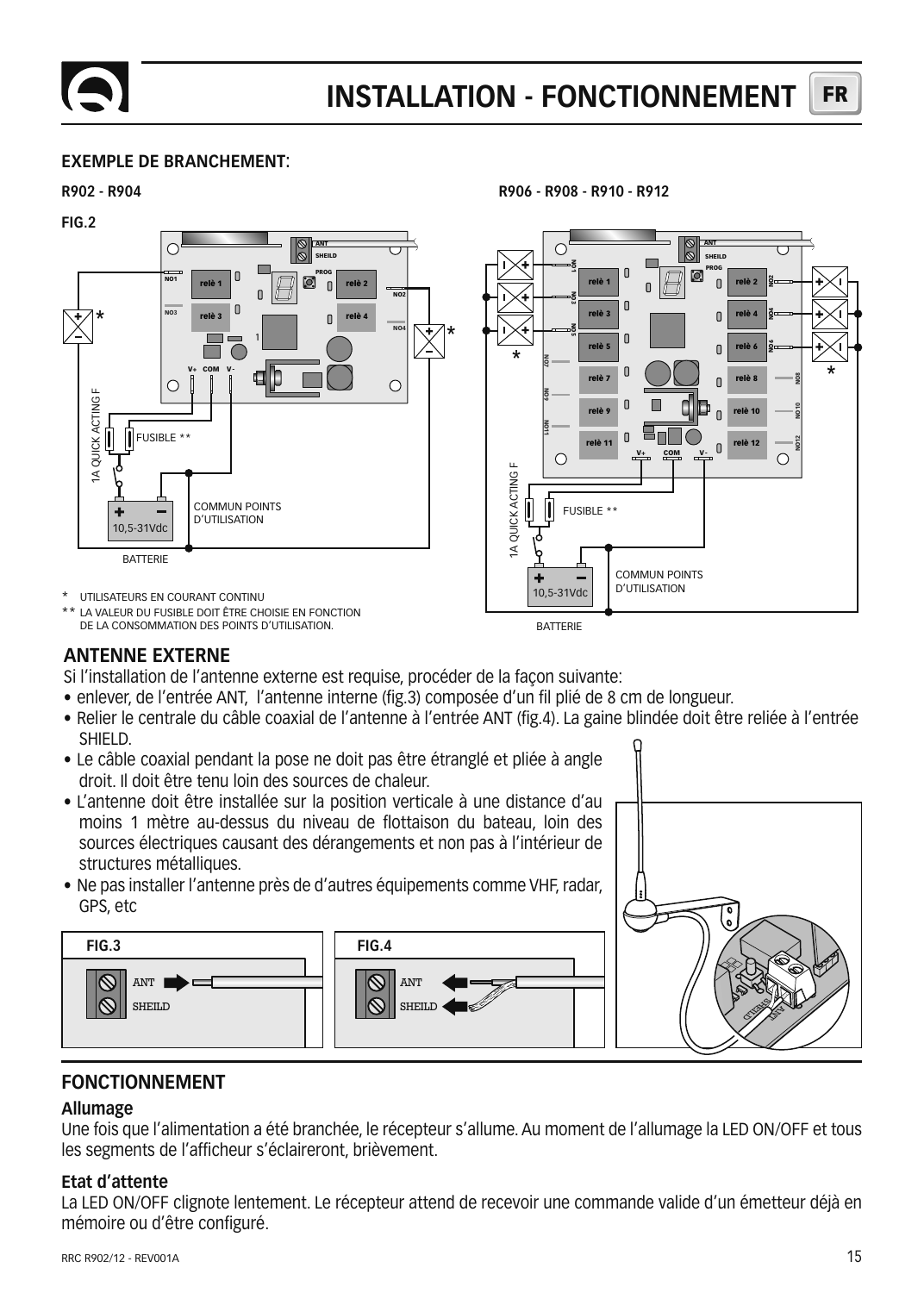#### **FR FONCTIONNEMENT**



#### **CONFIGURATION DU RECEPTEUR**

ATTENTION: durant toute la phase de configuration les relais du récepteur ne seront pas actifs.

ATTENTION: durant toute la phase de configuration du récepteur la LED ON/OFF restera éteinte.

Pour entrer dans le menu de configuration du récepteur, presser le bouton-poussoir de configuration. Toutes les pressions seront visualisées par l'allumage du petit point de l'afficheur.

Presser et tenir pressé le bouton-poussoir de configuration; les segments externes de l'afficheur s'allumeront rapidement l'un après l'autre et afficheront la lettre toujours allumée de la première rubrique du menu  $\mathbb E$ . Lâcher le bouton-poussoir de configuration.

En pressant rapidement et en lâchant le bouton-poussoir de configuration, il est possible de sélectionner la rubrique successive du menu (voir le tableau du menu de configuration).

#### **Tableau du menu de configuration**

| <b>AFFICHEUR</b> | <b>DESCRIPTION</b>                    |
|------------------|---------------------------------------|
| ы                | Programmation sans translation        |
| 5                | Programmation avec translation        |
| я                | Fonction filtre                       |
| FI               | Annulation de la mémoire du récepteur |
| $\overline{a}$   | Sortie du menu de configuration       |

Pour confirmer le choix de la rubrique du menu, tenir pressé le bouton-poussoir de configuration jusqu'à ce que la lettre choisie clignote de façon régulière.

#### **Fonction de programmation (lettre )**

Cette fonction permet la saisie de l'ID de l'émetteur dans la mémoire du récepteur.

Les relais seront programmés l'un à la suite de l'autre, la touche 1 de l'émetteur correspondra au relais 1, la touche 2 correspondra au relais 2, ainsi de suite.

Après avoir sélectionné la lettre  $\bar{E}$  (toujours allumée) tenir pressé le bouton-poussoir de configuration jusqu'à ce que la lettre clignote de façon constante. Lâcher le bouton-poussoir de configuration.

Presser une touche quelconque de l'émetteur, la lettre  $\Xi$  clignotera rapidement pour confirmer la saisie de l'ID de l'émetteur dans la mémoire du récepteur.

Si la touche de l'émetteur sera tenue pressée pendant plus de 5 secondes, le récepteur sortira de l'état de programmation et reviendra à la lettre  $\mathbb E$  fixe.

Il sera possible de programmer d'autres émetteurs l'un à la suite de l'autre jusqu'à un maximum de 50. 10 secondes après l'entrée dans la fonction de programmation ou de la réception du dernier ID valide, le récepteur sortira de l'état de programmation en revenant à la lettre  $\Box$  toujours allumée. La sortie de cette fonction peut avoir lieu même en pressant et en lâchant le bouton-poussoir.

#### **Fonction de programmation avec translation (lettre**  $\mathbb{S}$ **)**

Cette fonction permet, outre la saisie du ID de l'émetteur dans la mémoire du récepteur, de déplacer l'ordre des relais activés selon la touche que l'on presse. Cette fonction permet d'utiliser un seul émetteur pour commander plusieurs récepteur placés dans des lieux différents.

Après avoir sélectionné la lettre  $\mathbb{S}$  (toujours allumée) tenir pressé le bouton-poussoir de configuration jusqu'à ce que la lettre  $\Box$  clignote de façon constante. Lâcher le bouton-poussoir de configuration.

Presser la touche de l'émetteur à laquelle on souhaite faire correspondre le relais 1. La lettre  $\Box$  clignotera rapidement pour confirmer la saisie de l'ID de l'émetteur dans la mémoire du récepteur.

Si la touche de l'émetteur sera tenue pressée pendant plus de 5 secondes, le récepteur sortira de l'état de programmation et reviendra à la lettre  $\Box$  fixe.

Il sera possible de programmer d'autres émetteurs l'un à la suite de l'autre jusqu'à un maximum de 50. 10 secondes après l'entrée dans la fonction de programmation ou de la réception du dernier ID valide, le récepteur sortira de l'état de programmation en revenant à la lettre **5** toujours allumée. La sortie de cette fonction peut avoir lieu même en pressant et en lâchant le bouton-poussoir.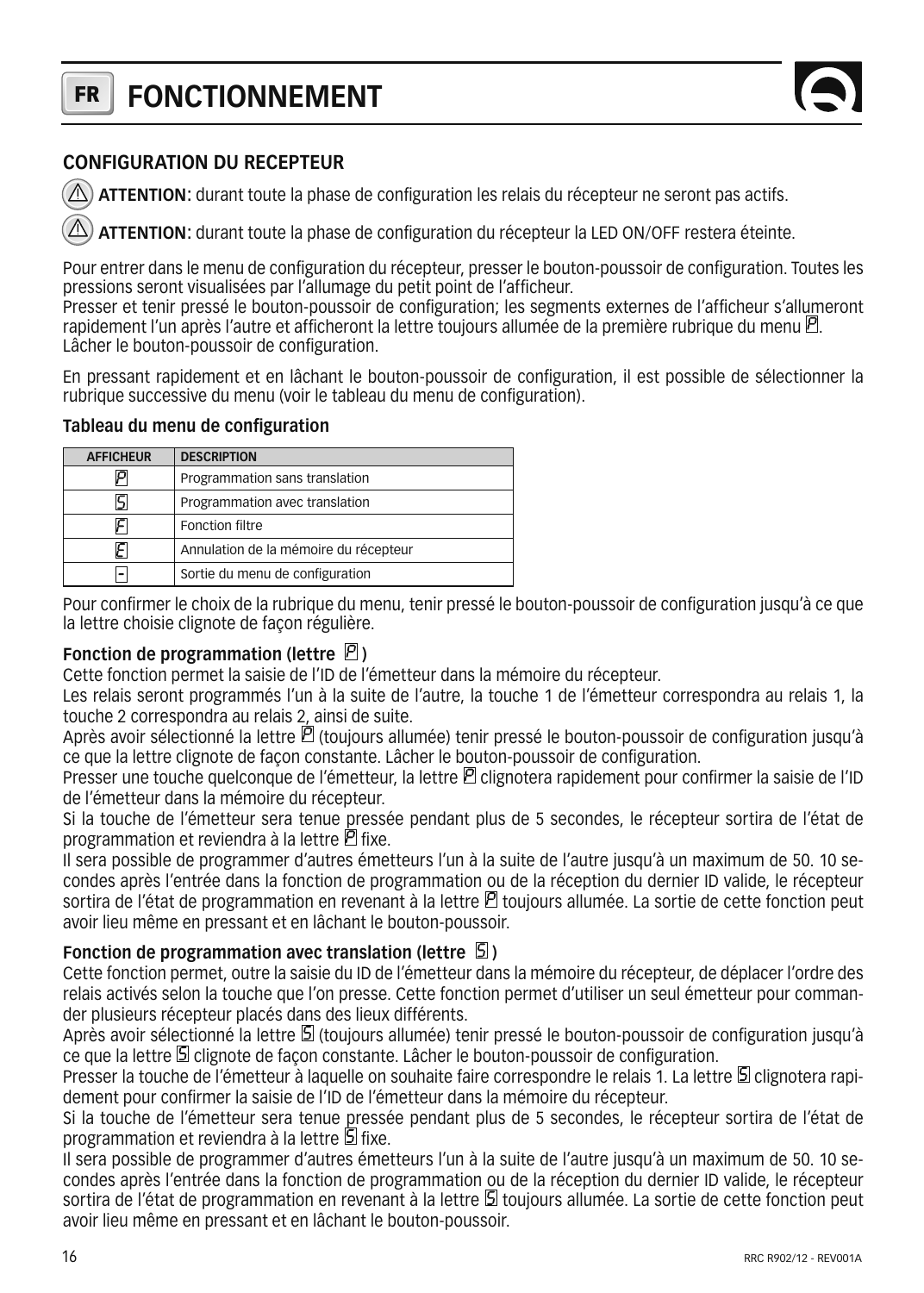#### **FR FONCTIONNEMENT**

Exemple de programmation avec translation:

#### **En pressant la touche 3 d'un émetteur radio RRC.**

| <b>TOUCHE PRESSEE</b><br><b>SUR L'ÉMETTEUR</b> | <b>CORRESPONDANCE RELAIS ACTIVE</b><br><b>SUR LE RECEPTEUR</b> |
|------------------------------------------------|----------------------------------------------------------------|
|                                                | (Aucune)                                                       |
|                                                | (Aucune)                                                       |
|                                                |                                                                |
|                                                |                                                                |



La touche 3 correspondra au relais 1, la touche 4 correspondra au relais 2.

#### **Fonction filtre (lettre FI)**

Cette fonction permet de sélectionner dans le sous-menu de la fonction, trois différentes modalités de filtrage des dérangements (voir le tableau).

Le récepteur est fourni avec la configuration dans la modalité AVERAGE.

#### **Tableau du sous-menu de la fonction filtre**

| C | LOW: sélectionner pour l'utilisation dans les environnements légèrement dérangés                |
|---|-------------------------------------------------------------------------------------------------|
| Я | AVERAGE: configuration de l'usine. Sélectionner pour l'utilisation dans les conditions normales |
| П | HIGH: sélectionner pour l'utilisation dans des environnements fortement dérangés                |

Une fois que la lettre  $\mathbb E$  toujours allumée a été sélectionnée, tenir pressé le bouton-poussoir de configuration jusqu'à ce que la lettre  $B$ .  $\mathbb H$  ou  $\mathbb L$  clignote (selon la configuration actuelle mémorisée sur le récepteur) avec une fréquence constante.

Lâcher le bouton-poussoir de configuration. En pressant ensuite rapidement, puis en lâchant le bouton-poussoir de configuration, il sera possible de sélectionner la lettre  $\boxtimes$ .  $\square$  ou  $\boxtimes$  (clignotant avec une fréquence constante). Une fois que la configuration a été choisie entre les trois qui peuvent être sélectionnées, tenir pressé le bouton poussoir de configuration jusqu'à ce que la lettre commence à clignoter avec une fréquence rapide pour confirmer que la mémorisation a eu lieu; par la suite la lettre E toujours allumée apparaîtra. Lâcher le bouton-poussoir de programmation.

Après 10 secondes si le bouton–poussoir de configuration n'est pas pressé, on reviendra à la lettre  $E$  toujours allumée.

#### **Annulation de la mémoire (lettre )**

Cette fonction permet d'effacer de la mémoire du récepteur tous les ID des émetteurs mémorisés par la fonction de programmation  $\Box$  ou  $\Box$ .

Une fois que la lettre E toujours allumée a été sélectionnée, tenir pressé le bouton-poussoir de configuration jusqu'à ce que la lettre  $\Box$  commence à clignoter à une fréquence régulière ; après 3 autres secondes, elle clignotera à une fréquence rapide pour confirmer que l'annulation a eu lieu et redevenir toujours allumée. Lâcher le boutonpoussoir de programmation.

Si le bouton-poussoir de programmation a été lâché avant que les 5 secondes ne se soient écoulées, la lettre redeviendra toujours allumée et la procédure d'annulation sera effacée.

#### Sortie du menu de configuration (symbole  $\Box$ )

Cette fonction permet de sortir du menu de configuration du récepteur.

Après avoir sélectionné le symbol  $\boxdot$  tenir pressé le bouton-poussoir de configuration, le symbole  $\boxdot$  commencera à clignoter rapidement puis s'éteindra. Lâcher le bouton-poussoir de configuration. A la sortie de la phase de configuration, la led ON/OFF clignotera de nouveau.

#### **FONCTIONNEMENT DU RECEPTEUR RADIO**

#### **Arrivée d'une commande d'un émetteur**

Au moment de la réception d'une commande de la part d'un émetteur radio RRC, la LED ON/OFF, de couleur verte, clignotera rapidement. Le relais correspondant s'activera, et son activation sera visualisée grâce à l'allumage de la LED "activation du relais" de couleur rouge. Il est possible d'activer 2 relais en même temps.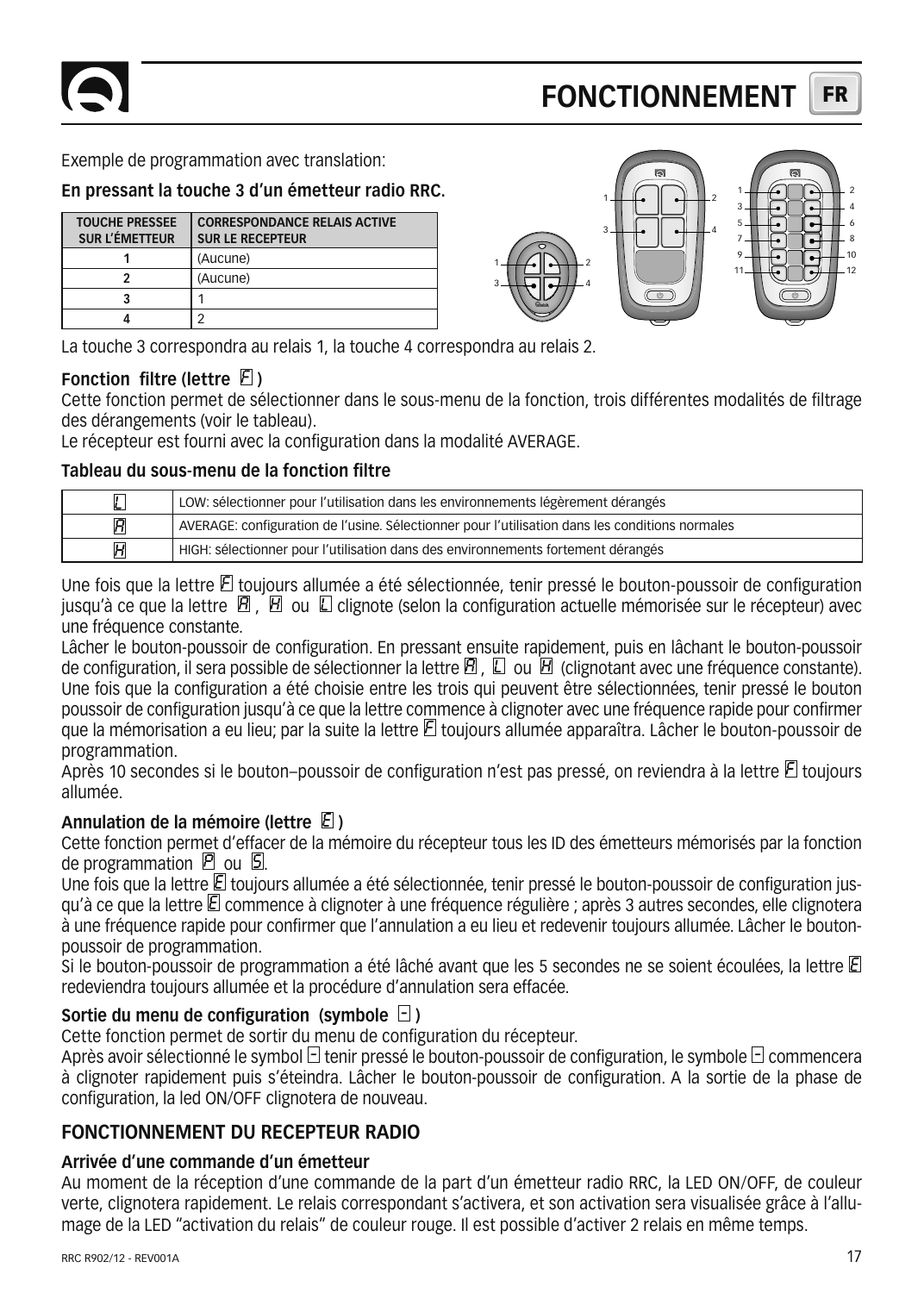**FR**

#### **ERREURS SYSTEME**

Durant la phase d'allumage le récepteur radio peut signaler la présence d'erreurs de système.

#### **Erreur checksum flash**

Au moment de l'allumage, si l'on constate cette erreur, la LED ON/OFF clignote rapidement. Dans ce cas contacter un point d'assistance ou le service clients Quick®.

#### **PROBLEMES AVEC LE RESET AUTOMATIQUE**

Le reset de cette classe de problèmes a lieu automatiquement, dès que la cause qui a généré le problème a disparu.

 $^{\prime}$ 

La Tension d'alimentation est basse. La tension d'alimentation est inférieure à 9,5 Vdc. Quand cette signalisation est active, les relais sont désactivés. La signalisation terminera quand la tension d'alimentation sera de nouveau supérieure à 9,5 Vdc.

#### **SIGNALISATIONS**

| $\boldsymbol{\varOmega}$ | La mémoire du récepteur est saturée. Le nombre maximum d'émetteurs (50) a été atteint. Pour ajouter des<br>émetteurs supplémentaires, exécuter la fonction d'annulation de la mémoire (tous les ID des émetteurs<br>mémorisés préalablement seront annulés).<br>La signalisation est active uniquement durant la phase de programmation $\mathbb P$ ou $\mathbb S$ . |
|--------------------------|----------------------------------------------------------------------------------------------------------------------------------------------------------------------------------------------------------------------------------------------------------------------------------------------------------------------------------------------------------------------|
|                          | Le code de l'émetteur est déjà en mémoire. La signalisation du problème est active durant la phase de<br>programmation $P$ ou $\Box$ .                                                                                                                                                                                                                               |
|                          | L'ID de l'émetteur n'est pas valide. L'émetteur ne peut être associé au récepteur utilisé.                                                                                                                                                                                                                                                                           |
| $\overline{\mathbf{E}}$  | L'ID de l'émetteur n'est pas en mémoire. Cette signalisation est visualisée quand on recoit un ID correct de<br>l'émetteur mais que ce dernier ne se trouve pas dans la mémoire du récepteur.<br>Cette signalisation pourrait apparaître quand un autre système RRC Quick® est opérationnel.                                                                         |
| 4                        | Le paquet recu contient des erreurs. Le récepteur a relevé une erreur dans le paquet de données<br>reçu provoqué par la présence de dérangements. Si cette signalisation apparaît fréquemment, vérifier<br>l'installation du récepteur.                                                                                                                              |
| $\overline{5}$           | Le niveau RSSI est insuffisant. Le niveau du signal radio reçu est inférieur à la valeur seuil du filtre<br>sélectionné. Vérifier l'installation de l'antenne interne ou externe (si elle existe).                                                                                                                                                                   |
| $\overline{B}$           | La fonction de translation n'est pas possible. La fonction de programmation avec translation n'est pas<br>possible pour le type d'émetteur utilisé.<br>La visualisation est active uniquement pendant la fonction de programmation $\boxed{5}$ .                                                                                                                     |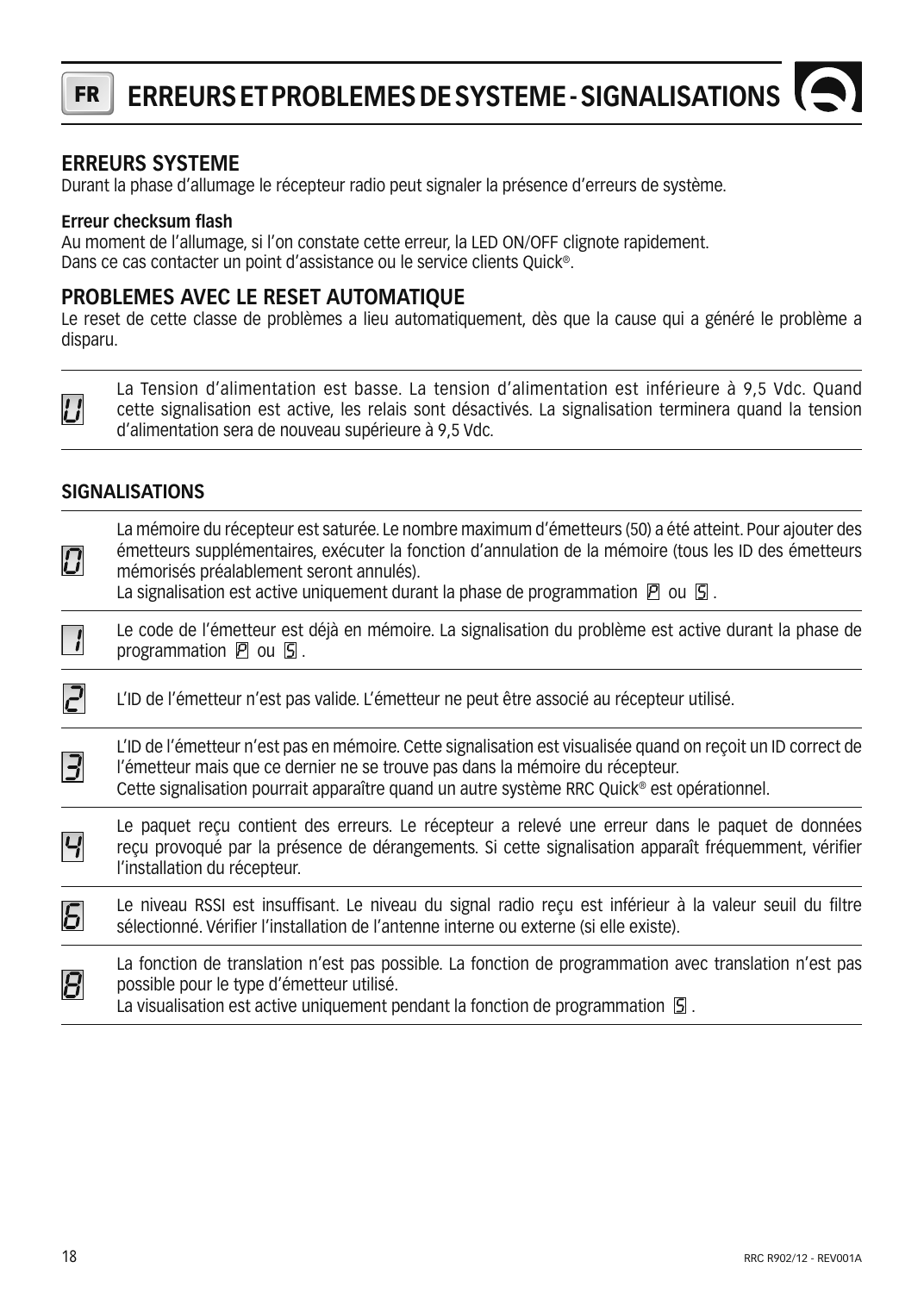

#### **ENTRETIEN**

Le récepteur radio RRC ne demande pas un entretien particulier. Pour garantir le fonctionnement optimal de la commande éloignée vérifier, une fois par an, les câbles et les branchements électriques.

### **CARACTÉRISTIQUES TECHNIQUES**

| <b>MODELÈS</b>                         | R902                                                   | R904      | <b>R906</b> | <b>R908</b>        | R910 | R912 |  |
|----------------------------------------|--------------------------------------------------------|-----------|-------------|--------------------|------|------|--|
| <b>CARACTERISTIQUES D'ENTREE</b>       |                                                        |           |             |                    |      |      |  |
| Tension d'alimentation                 |                                                        |           |             | $10,5 \div 31$ Vdc |      |      |  |
| Absorption du courant en mode veille   |                                                        |           |             | 25 mA              |      |      |  |
| Absorption avec 2 relais activés       |                                                        |           |             | 120 mA             |      |      |  |
| <b>CARACTERISTIQUES DE SORTIE</b>      |                                                        |           |             |                    |      |      |  |
| Numéro relais                          | $\overline{2}$                                         | 4         | 6           | 8                  | 10   | 12   |  |
| Charge maxi du contact du relais       | 15A                                                    |           |             |                    |      |      |  |
| <b>CARACTERISTIQUES DU RECEPTEUR</b>   |                                                        |           |             |                    |      |      |  |
| Fréquence                              |                                                        | 913.7 Mhz |             |                    |      |      |  |
| Modulation                             | <b>FSK</b>                                             |           |             |                    |      |      |  |
| Nombre d'émetteurs pouvant             | 50                                                     |           |             |                    |      |      |  |
| être mémorisés                         |                                                        |           |             |                    |      |      |  |
|                                        | Standard EMC<br>FCC TITLE 47 PART 15 SUBPART B CLASS B |           |             |                    |      |      |  |
| <b>CARACTERISTIQUES GENERALES</b>      |                                                        |           |             |                    |      |      |  |
| Température de service                 | de -15°C à +70°C                                       |           |             |                    |      |      |  |
| Dimensions (L x A x P)                 | 143 x 141,7 x 61,4 mm                                  |           |             |                    |      |      |  |
| Poids (avec tous les relais installés) | 300 <sub>g</sub><br>370 g                              |           |             |                    |      |      |  |

Cet appareil est conforme à la partie 15 des règles de la FCC, son fonctionnement est soumis aux deux conditions suivantes:

1) Cet appareil ne doit pas causer d'interférences nocives, et

2) cet appareil doit accepter toute interférence reçue, y compris les interférences qui peuvent provoquer un fonctionnement indésirable.

#### **DIMENSIONS mm (inch) • R902 • R904 • R906 • R908 • R910 • R912**



QUICK® SE RÉSERVE LE DROIT D'APPORTER DES MODIFICATIONS AUX CARACTÉRISTIQUES TECHNIQUES DE L'INSTRUMENT ET AU CONTENU DE CE MODE D'EMPLOI SANS AUCUN PRÉAVIS.

**FR**